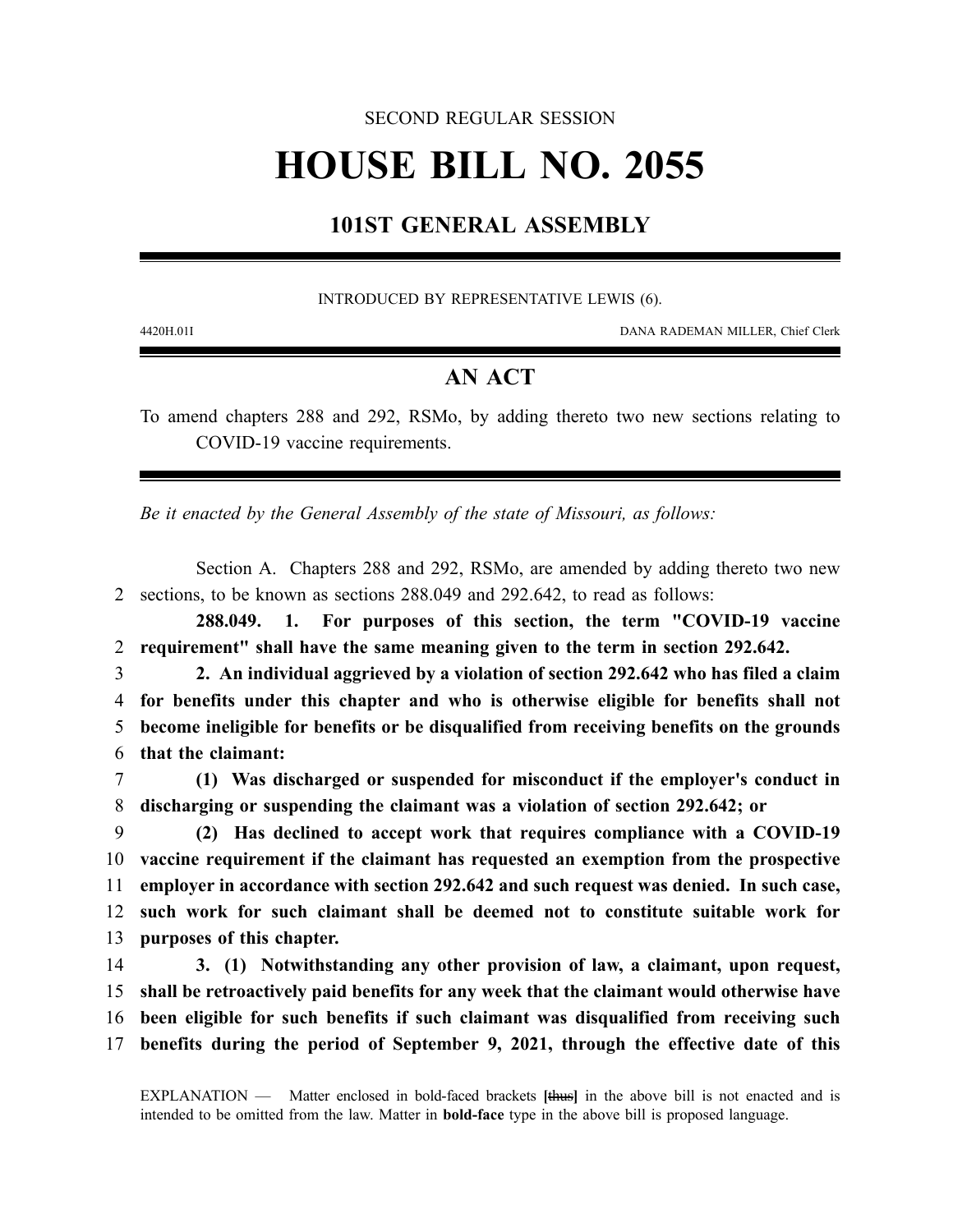#### HB 2055 2

 **section on the grounds that the claimant was discharged or suspended for misconduct as the result of the claimant's refusal to comply with a COVID-19 vaccine requirement after the claimant requested an exemption or accommodation from such requirement provided by state or federal law and such request was denied.**

 **(2) The division shall independently review any claims denied during the period of September 9, 2021, through the effective date of this section to determine if the claimant was disqualified from receiving benefits on the grounds that the claimant was discharged or suspended for misconduct as the result of the claimant's refusal to comply with a COVID-19 vaccine requirement after the claimant requested an exemption or accommodation from such requirement provided by state or federal law and such request was denied. If the claimant has not requested retroactive payment of such benefits as provided by subdivision (1) of this subsection, the division shall retroactively pay benefits to such claimant for any week that the claimant would otherwise have been eligible for such benefits.**

 **(3) The division shall develop and implement procedures to enable claimants to retroactively substantiate and file claims under this subsection.**

 **4. Benefits awarded to a claimant who receives back pay under subsection 4 of section 292.642 shall be subject to the provisions of section 288.381.**

 **5. (1) If all or any portion of the provisions of section 292.642 are held to be unconstitutional by any court of competent jurisdiction, upon a final order, the attorney general shall certify to the secretary of state that such holding has occurred. Upon receipt of such certification, the secretary of state shall cause a notice of such certification to be published in the Missouri register.**

 **(2) On and after the effective date of this section and upon the publication of the notice by the secretary of state in the Missouri register as provided by subdivision (1) of this subsection, the provisions of this section shall terminate.**

**292.642. 1. For purposes of this section, the following terms mean:**

 **(1) "COVID-19 vaccine", an immunization, vaccination, or injection against disease caused by the novel coronavirus identified as SARS-CoV-2 or disease caused by a variant of the virus;**

 **(2) "COVID-19 vaccine requirement", a requirement imposed by an employer that:**

**(a) Requires an employee to receive a COVID-19 vaccine;**

 **(b) Requires an employee to provide documentation certifying receipt of a COVID-19 vaccine; or**

 **(c) Enforces a requirement described in paragraph (a) or (b) of this subdivision that is imposed by the federal government or any other entity;**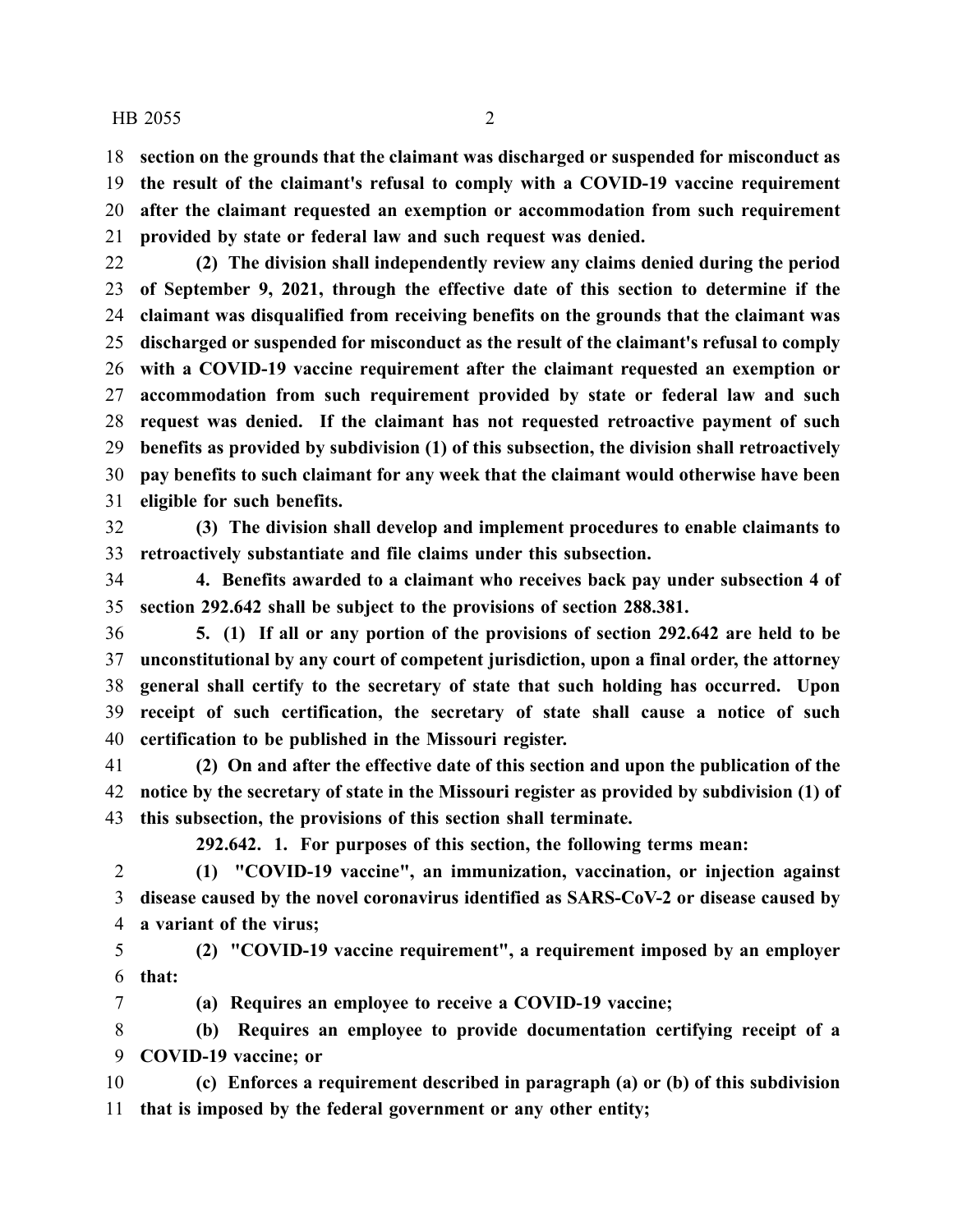**(3) "Department", the department of labor and industrial relations; (4) "Employee": (a) An individual who is employed in this state for wages by an employer; (b) An applicant for employment by an employer; or (c) A noncompensated intern or apprentice for an employer; (5) "Employer", any person in this state who employs one or more persons and includes the state of Missouri and all political subdivisions of the state; (6) "Person", an individual, partnership, association, organization, corporation, legal representative, trustee, trustee in bankruptcy, or receiver; (7) "Physician", an individual licensed under chapter 334 to practice medicine and surgery; (8) "Punitive action", any of the following actions related to the employee's exemption request: (a) Dismissal; (b) Demotion; (c) Transfer; (d) Reassignment; (e) Suspension; (f) Reprimand; (g) Warning of possible dismissal; (h) Withholding of work; or (i) Assessment of any monetary penalty or unreasonable charge; (9) "Religious beliefs", beliefs that include, but are not limited to, theistic and nontheistic moral and ethical beliefs as to what is right and wrong that are sincerely held with the strength of traditional religious views. 2. Notwithstanding any provision of law to the contrary, if an employer implements a COVID-19 vaccine requirement, the employer shall exempt an employee from such requirement, without punitive action, if the employee submits a written waiver request to the employer stating that complying with such requirement would: (1) Endanger the life or health of the employee or an individual who resides with the employee, as evidenced by an accompanying written statement signed by a physician or another person who performs acts in accordance with practice agreements or protocols or at the order, direction, or delegation of a physician; or (2) Violate sincerely held religious beliefs of the employee, as evidenced by an accompanying written statement signed by the employee.** HB 2055 3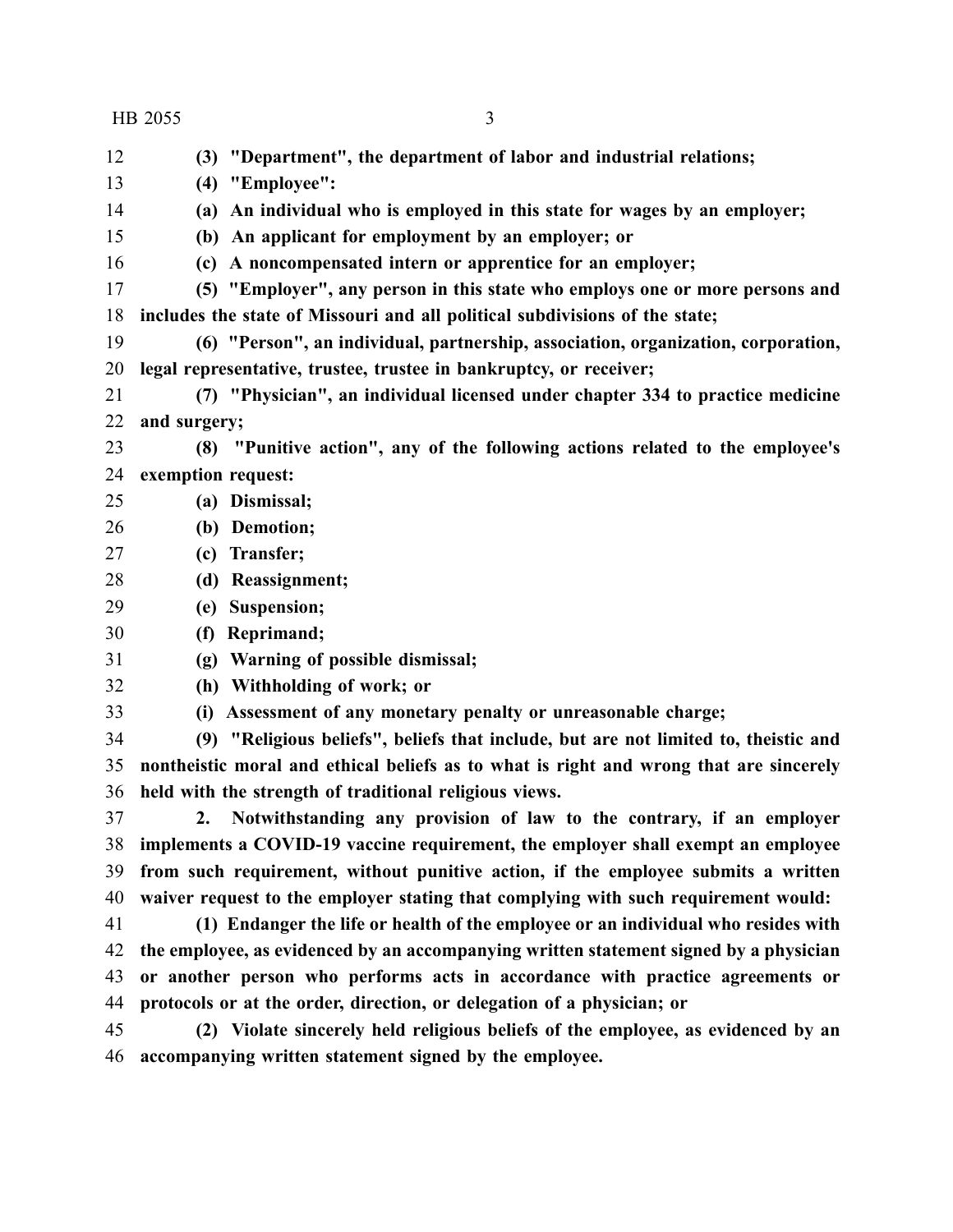HB 2055 4

 **3. An employer shall grant an exemption requested in accordance with this section based on sincerely held religious beliefs without inquiring into the sincerity of the request.**

 **4. (1) An employee aggrieved by a violation of this section may file a complaint with the department alleging that an employer failed to offer an exemption, improperly denied an exemption request, took punitive action against the employee, or committed any other violation of this section.**

 **(2) The department shall promptly commence an investigation of each complaint filed under this subsection. The department shall complete such investigation and issue a final order within sixty calendar days after the filing of the complaint. At a minimum, the investigation shall determine whether:**

**(a) The employer imposed a COVID-19 vaccine requirement;**

 **(b) The employee submitted a written waiver request in accordance with this section; and**

**(c) The employer committed any violation of this section.**

 **(3) Upon completing the investigation, the department shall issue an order containing findings and conclusions as to whether the employer violated this section and provide such order to the employee and the employer. Such order is a final order for purposes of judicial review and shall state the right of the employee or the employer to appeal to circuit court.**

 **(4) If the department issues a final order finding that an employer violated this section, the department shall provide such order to the employee, the employer, and the attorney general.**

 **(5) (a) Except as provided in paragraph (b) of this subdivision, upon receipt of an order from the department under subdivision (4) of this subsection, the attorney general shall secure enforcement of such order by filing an action in an appropriate circuit court to obtain a civil judgment.**

 **(b) The attorney general shall not file a civil action against an employer if the employer reinstates the terminated employee with back pay to the date that the complaint was received by the department under this subsection.**

 **(c) In an action filed under this subsection, the court may impose a civil judgment not to exceed:**

 **a. Ten thousand dollars per violation for an employer with fewer than one hundred employees; or**

 **b. Fifty thousand dollars per violation for an employer with one hundred or more employees.**